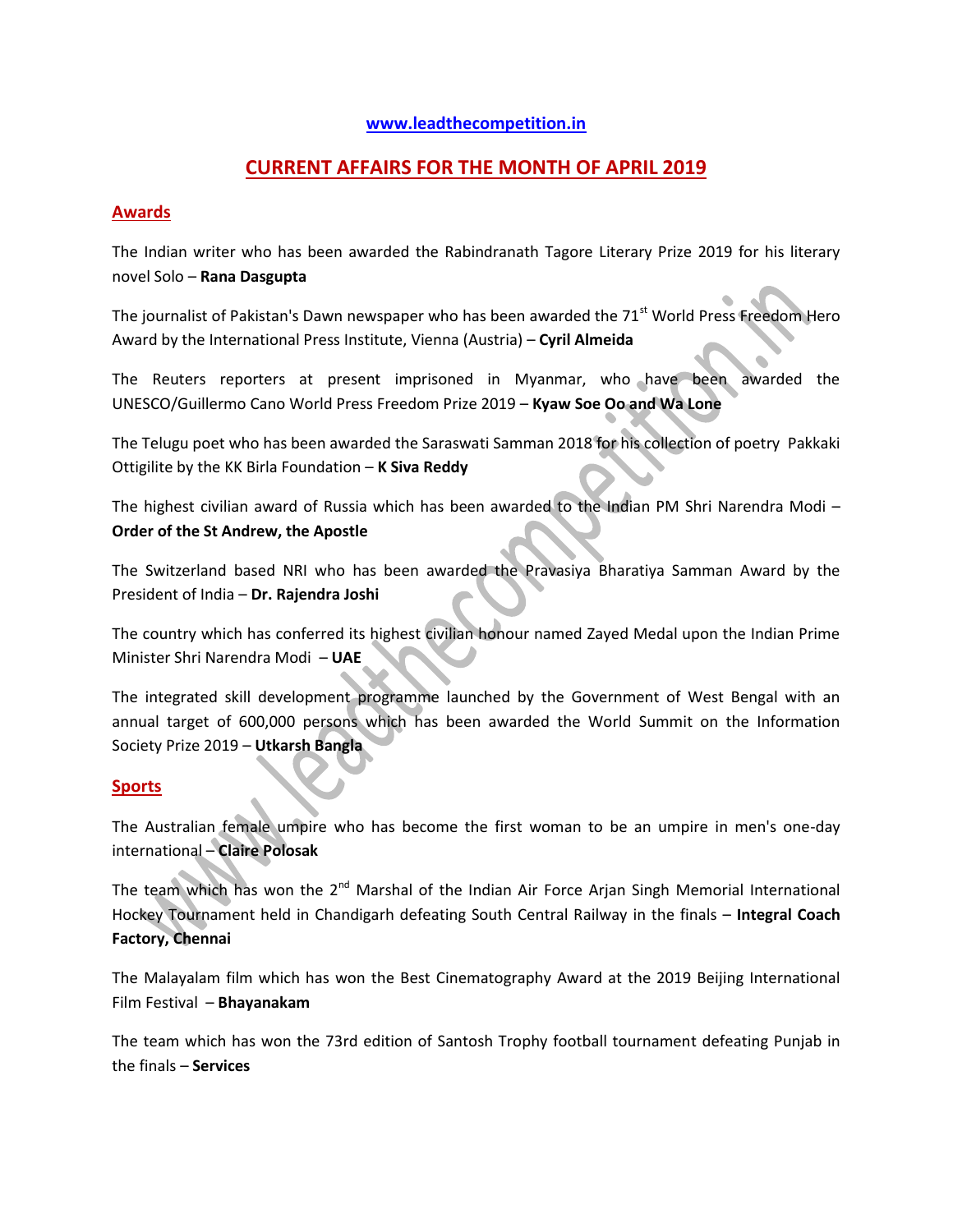The Indian women's cricketer who has been named Wisden's Leading Women's Cricketer in the World for 2018 – **Smriti Mandhana**

The Indian cricketer who has been named Wisden's Leading Cricketer in the World for 2018 – **Virat Kohli**

The former Australian hockey player who has been appointed as the coach of Indian national men's hockey team – **Graham Reid**

The All India Football Federation president who has become the first Indian to be elected as the member of FIFA Executive Council for a period of 4 years – **Praful Patel**

The team which has won the Sultan Azlan Shah Cup hockey tournament defeating India in the finals at Ipoh, Malaysia – **South Korea**

The Thai badminton player who has won the Women's Singles title at the India Open badminton tournament in New Delhi defeating He Bingjiao of China in the finals – **Ratchanok Intanon**

The Denmark badminton player who has won the Men's Singles title at the India Open badminton tournament in New Delhi defeating India's Kidambi Srikanth in the finals – **Viktor Axelson**

## **Places**

The city in which the first ever summit of North Korean leader Kim Jong-Un and Russian President Vladimir Putin was held recently – **Vladivostok**

The African country in which the world's first malaria vaccine RTS, S was launched for children upto 2 years – **Malawi**

The country which has released a commemorative stamp on the theme of Ramayana to mark 70 years of its diplomatic ties with India – **Indonesia**

The village in West Imphal district of Manipur which has been tagged as India's first carbon positive settlement – **Phayeng**

## **Persons**

The former of CEO of Network 18 Digital who has been named the new MD of Twitter in India – **Manish Maheshwari**

The former television serial comedian who has been elected the new President of Ukraine – **Volodymyr Zelensky**

The renowned Hindi poet and humorist who passed away on 12 April 2019 – **Pradeep Chaubey**

The well-known film actress who has been appointed as the industry head of Google India – **Mayuri Kango**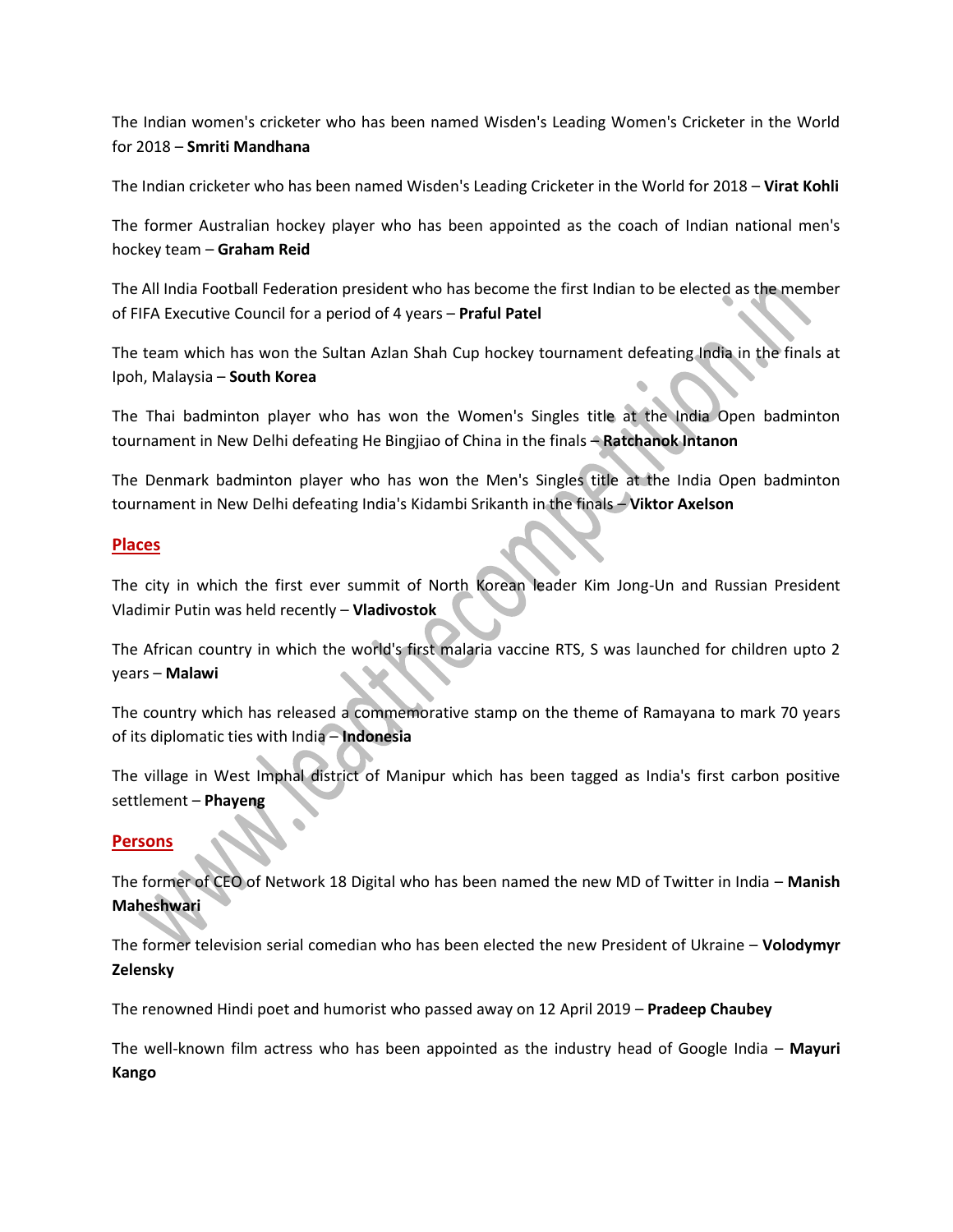## **Defence**

The guided missile destroyer launched by the Indian Navy at Mazagaon Dock Shipbuilders, Mumbai is named – **INS Imphal**

The place in China at which International Fleet Review was held from 21 April with participation of INS Kolkata and INS Shakti of the Indian Navy – **Qingdao**

The 12th edition of joint military exercise between India and Singapore conducted at Babina Military Station in MP from 08 to 11 April 2019 – **Bold Kurukshetra 2019**

The Air Force officer who has been appointed the new Chief of Strategic Force Command to replace Air Marshal Jasbir Walia – **Air Marshal NS Dhillon**

The biennial bilateral maritime exercise conducted by the Navies of India and Australia off the coast of Visakhapatnam from 02 April 2019 – **AUSINDEX 2019**

#### **Miscellaneous**

The rank of India in the Index of Cancer Preparedness 2019 released by Economist Intelligence Unit for 28 countries – **19**

The HDFC promoted finance company with which the merger of Bandhan Bank has been approved by Competition Commission of India – **GRUH Finance**

The name given by Hawaiian language professor Larry Kimura to the first ever black hole photographed by Event Horizon Telescope – **Powehi**

The cloud management tool launched by Google allowing its users to run applications from anywhere is named – **Google Anthos**

The railway station in North East Frontier Railway zone which has become the first in the country to be awarded ISO certification (ISO-14001) by the National Green Tribunal – **Guwahati**

The country which has voted anti-corruption activist Zuzana Caputova to be its first female President – **Slovakia**

# **Launch of PSLV-C45**

Launch date: 01 April 2019

Launch station: SHAR, Sriharikota

Indian Satellite launched: EMISAT (weight - 436 kg) intended for electromagnetic spectrum measurement.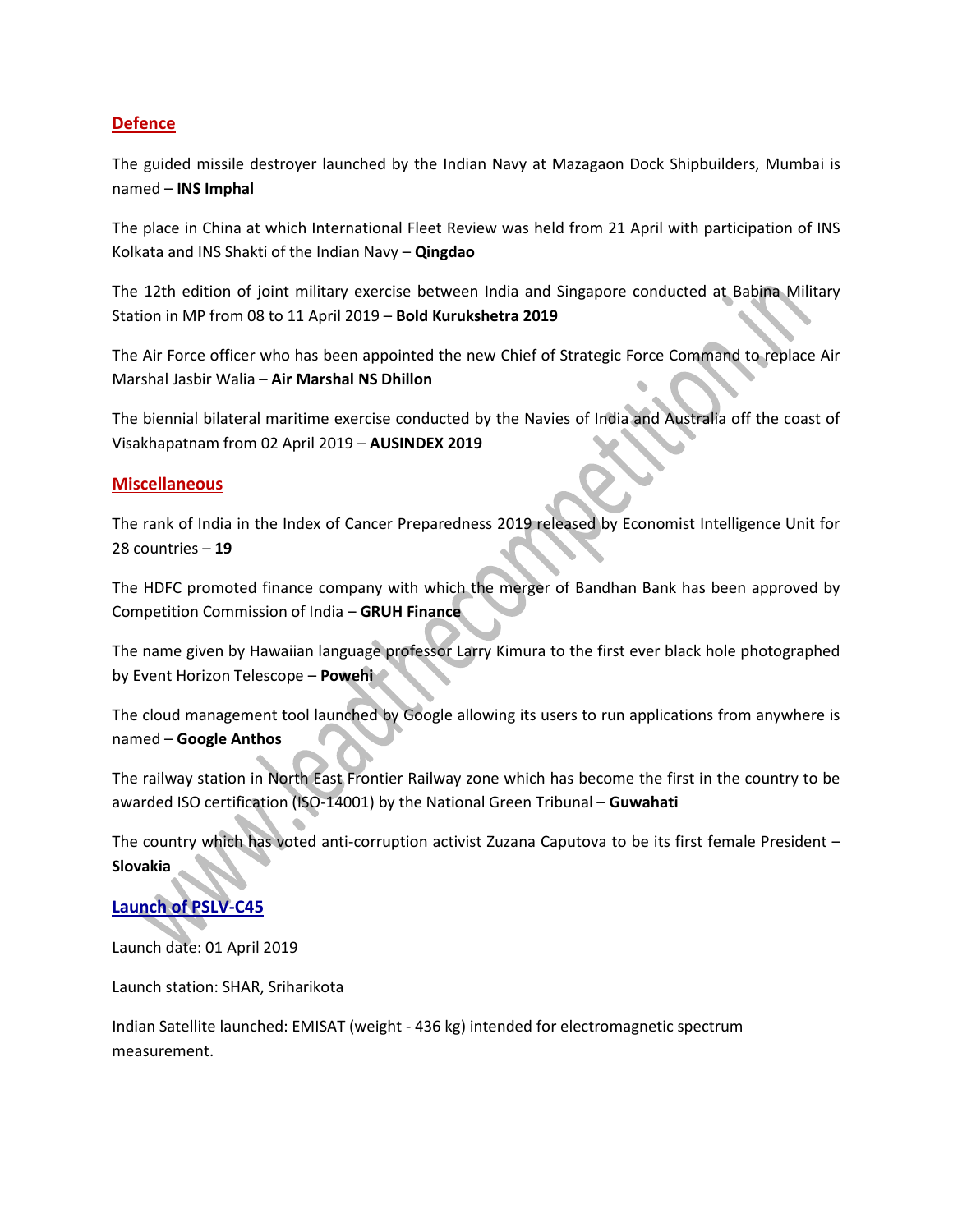Foreign Satellites launched: Bluewalker1 and M6P (Lithuania); Aistechsat-3 (Spain); Astrocast-2 (Switzerland); Flock-4A (20 satellites) and Lemur (USA). Total 28

# **Important Days of April**

| World Autism Awareness Day: 02 April 2019                                                                |  |  |  |  |
|----------------------------------------------------------------------------------------------------------|--|--|--|--|
| Theme: Assistive Technologies, Active Participation                                                      |  |  |  |  |
| Designated by: UN General Assembly                                                                       |  |  |  |  |
| First Observed in: 2008                                                                                  |  |  |  |  |
| International Mine Awareness Day: 04 April 2019                                                          |  |  |  |  |
| Designated by: United Nations General Assembly                                                           |  |  |  |  |
| Theme: United Nations Promotes SDGs - Safe Ground, Safe Home                                             |  |  |  |  |
| First Observed in: 2006                                                                                  |  |  |  |  |
| International Day of Sport for Development and Peace: 06 April 2019                                      |  |  |  |  |
| Designated by: United Nations General Assembly                                                           |  |  |  |  |
| First Observed in: 2014                                                                                  |  |  |  |  |
| World Health Day: 07 April 2019                                                                          |  |  |  |  |
| Designated by: World Health Organisation                                                                 |  |  |  |  |
| Theme: Universal Health Coverage: Everyone, Everywhere                                                   |  |  |  |  |
| First Observed in: 1950                                                                                  |  |  |  |  |
| International Day of Human Space Flight: 12 April 2019                                                   |  |  |  |  |
| Designated by: UN General Assembly                                                                       |  |  |  |  |
| First Observed in: 2011                                                                                  |  |  |  |  |
| World Haemophilia Day: 17 April 2019                                                                     |  |  |  |  |
| Designated by: World Federation of Haemophilia                                                           |  |  |  |  |
| Theme: Reaching out - connect to your community                                                          |  |  |  |  |
| First Observed in: 1989                                                                                  |  |  |  |  |
| International Day for Monuments and Sites (World Heritage Day): 18 April 2019                            |  |  |  |  |
| Designated by: UNESCO                                                                                    |  |  |  |  |
| Theme: Rural Landscapes                                                                                  |  |  |  |  |
| First Observed in: 1983                                                                                  |  |  |  |  |
| International Mother Earth Day: 22 April 2019                                                            |  |  |  |  |
| Designated by: UN General Assembly                                                                       |  |  |  |  |
| Theme: Protect our species                                                                               |  |  |  |  |
| First Observed in: 2010                                                                                  |  |  |  |  |
| Note: Earth Day was first observed in 1970 in the United States and it went global in 1990. The same day |  |  |  |  |
| was adopted by the UN in 2009 as the International Mother Earth Day.                                     |  |  |  |  |
| UN English Language Day: 23 April 2019                                                                   |  |  |  |  |
| Designated by: UN Dept of Public Information                                                             |  |  |  |  |
| First Observed in: 2010                                                                                  |  |  |  |  |
| Significance: Birthday of William Shakespeare                                                            |  |  |  |  |
| World Malaria Day: 25 April 2019                                                                         |  |  |  |  |
| Designated by: World Health Organisation                                                                 |  |  |  |  |
| First Observed in: 2007                                                                                  |  |  |  |  |
| Theme: Zero malaria starts with me                                                                       |  |  |  |  |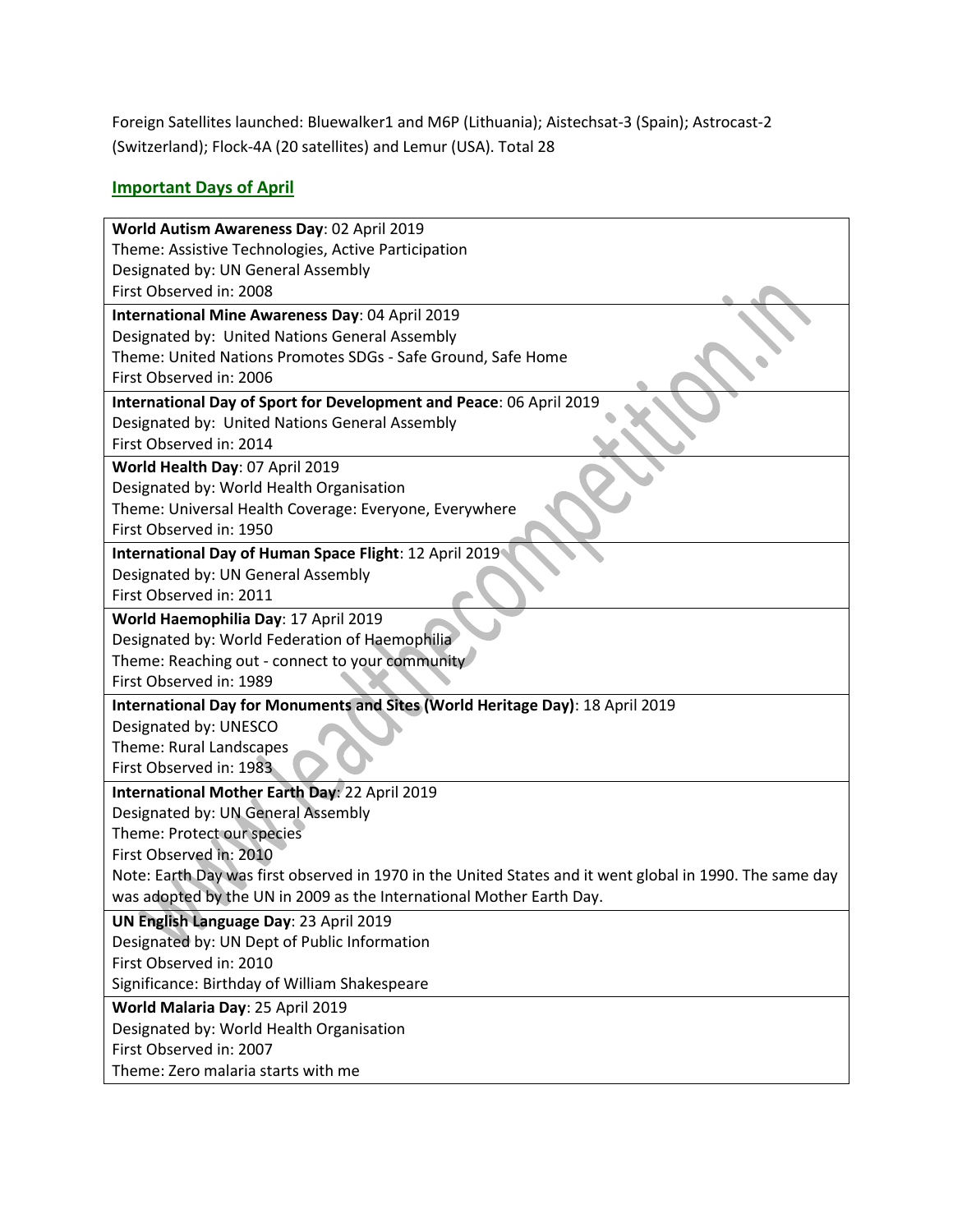**World Intellectual Property Day**: 26 April 2019 Designated by: World Intellectual Property Organisation First Observed in: 2000 Theme: Reach for Gold: IP and Sports **World Day for Safety and Health at Work**: 28 April 2019 Designated by: International Labour Organisation First Observed in: 2003

Theme: Safety and Health and the Future of Work

# **Master Deenanath Mangeshkar Awards 2019**

Master Deenanath Mangeshkar Award for music and art - **Smt. Sucheta Bhide-Chapekar** (Classical dancer)

Master Deenanath Mangeshkar Lifetime award (Jeevan Gaurav Puraskar) - **Salim Khan** (Scriptwriter)

Master Deenanath Mangeshkar Special Award - **Madhur Bhandarkar** and **Helen** for their contribution to Indian Cinema

## **World Press Freedom Index 2019**

Released by: Reporters without Borders

| Rank | Country        | Rank | Country    |
|------|----------------|------|------------|
|      | Norway         | 140  | India      |
| 2.   | Finland        | 142  | Pakistan   |
| 3.   | Sweden         | 177  | China      |
| 4.   | Netherlands    | 150  | Bangladesh |
| 5.   | <b>Denmark</b> | 126  | Sri Lanka  |

# **Launch of satellites by Nepal and Sri Lanka**

Launched from: Virginia Mid-Atlantic Regional Spaceport

Launch vehicle: Cygnus spacecraft on Antares 230 Rocket

1st satellite of Nepal: **Nepalisat 1**

1st satellite of Sri Lanka: **Raavana 1**

## **Stratolaunch - World's largest airplane**

Bulit by: Stratolaunch Systems Corp

Maiden flight: Mojave desert, California